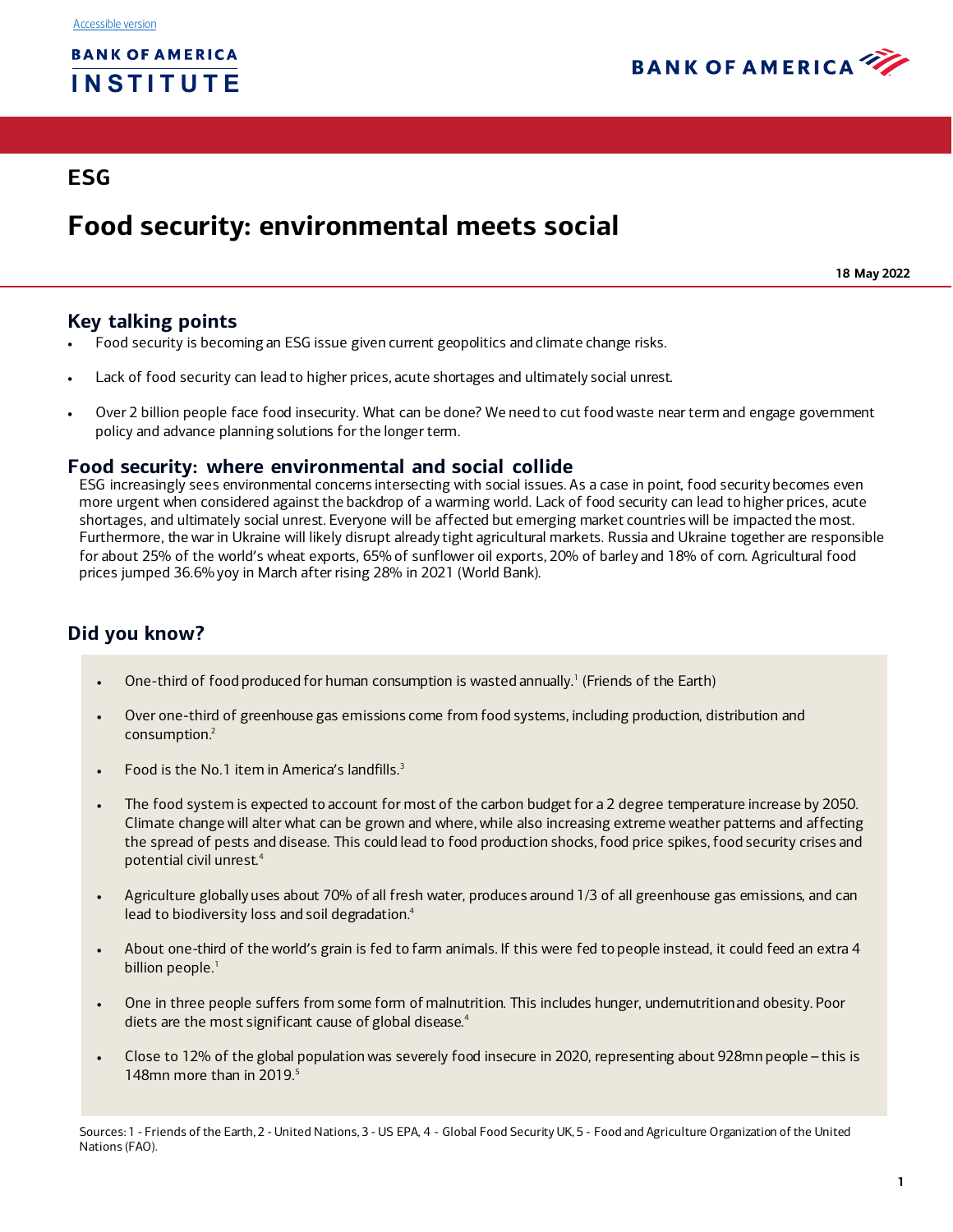## **Over 2 billion people affected by food insecurity**

At a time when we talk about driverless cars and virtual reality headsets, it's hard to believe that over 2 billion people face regular food security issues. Over 800 million people around the globe face hunger on a daily basis. Plus, more than 1.4 billion additional people lack vital micronutrients, affecting their health and life expectancy. The Food & Agriculture Organization (FAO) of the United Nations estimates that the pandemic increased incidence of hunger and lack of access to adequate food by close to 500mn people from 2019 to 2020 alone. Reasons include rising cost of healthy diets, income inequality and persistent levels of poverty.

Food security occurs when an entire population can access sufficient safe and nutritious food to meet their needs for a healthy life. Regionally, consumers facing severe food insecurity are found mainly in Asia (471mn) and Africa (347mn) – and the proportions have risen since 2016. Another 728mn Asians and 452mn Africans face moderate food insecurity (which can increase the risk of malnutrition – such as stunting in children – or micronutrient deficiencies in adults).

Many low income economies were facing inflation above 20% in Sept 2021. In fact, 22% of the world faced food price inflation >10% at that time. After covid, the war in Ukraine poses a new and serious threat to the worldwide food supply, although Ukraine is not the only challenge to food security.

## Exhibit 1: Prevalence of moderate or severe food insecurity (% of pop.)

Food insecurity has increased in Africa, Asia and LatAm



Exhibit 2: Share of countries recording food price inflation > 10% Food inflation has been increasing since 2019 – pre-covid



Source: FAO. Latest data point as of September 2021

Source: Haver, World Bank

## **Grain in Ukraine: war = whiplash for the food supply chain**

Ukraine is a country of just over 40mn people that produces food for 400mn. Fully 26 different countries get over half of their wheat from Russia and Ukraine (UN World Food Programme). Russia is also the largest exporter of fertilizers, including 23% of global ammonia exports, 14% of urea and 10% of processed phosphorus and 21% of potash exports (The Fertilizer Institute). Major buyers include Brazil, China, the US and India.

Spring planting season is currently underway in Ukraine, but the war will likely diminish the acreage planted. Ukrainian farmers are unable to access short-term financing that would normally pay for seeds and inputs. Fields are inaccessible, labor is scarce, and equipment and storage facilities have been destroyed, particularly in the western part of the country. Ukraine's Black Sea ports are closed, and freight rates for non-Ukrainian ports have skyrocketed.

Rising fertilizer costs could also contribute to lower crop yields and higher food costs. Western sanctions on Russia have disrupted shipments. In the US, fertilizer bills are expected to jump 12% in 2022 after rising 17% in 2021 (USDA). This could cause growers to plant fewer acres or switch to less fertilizer-intensive crops.

Farmers in less wealthy nations may find themselves with fewer financial resources and fewer options for weathering the storm. Lower food production will likely contribute to higher food costs – and already has in many locations. It's unclear how long the conflict will last, but McKinsey has run scenarios that see 19-34mn tons of export production disappearing in 2022 from Russia and Ukraine alone. This could mean 10-43mn tons of lost production in 2023 (Russia/Ukraine only) – this represents caloric intake for 60-150mn people.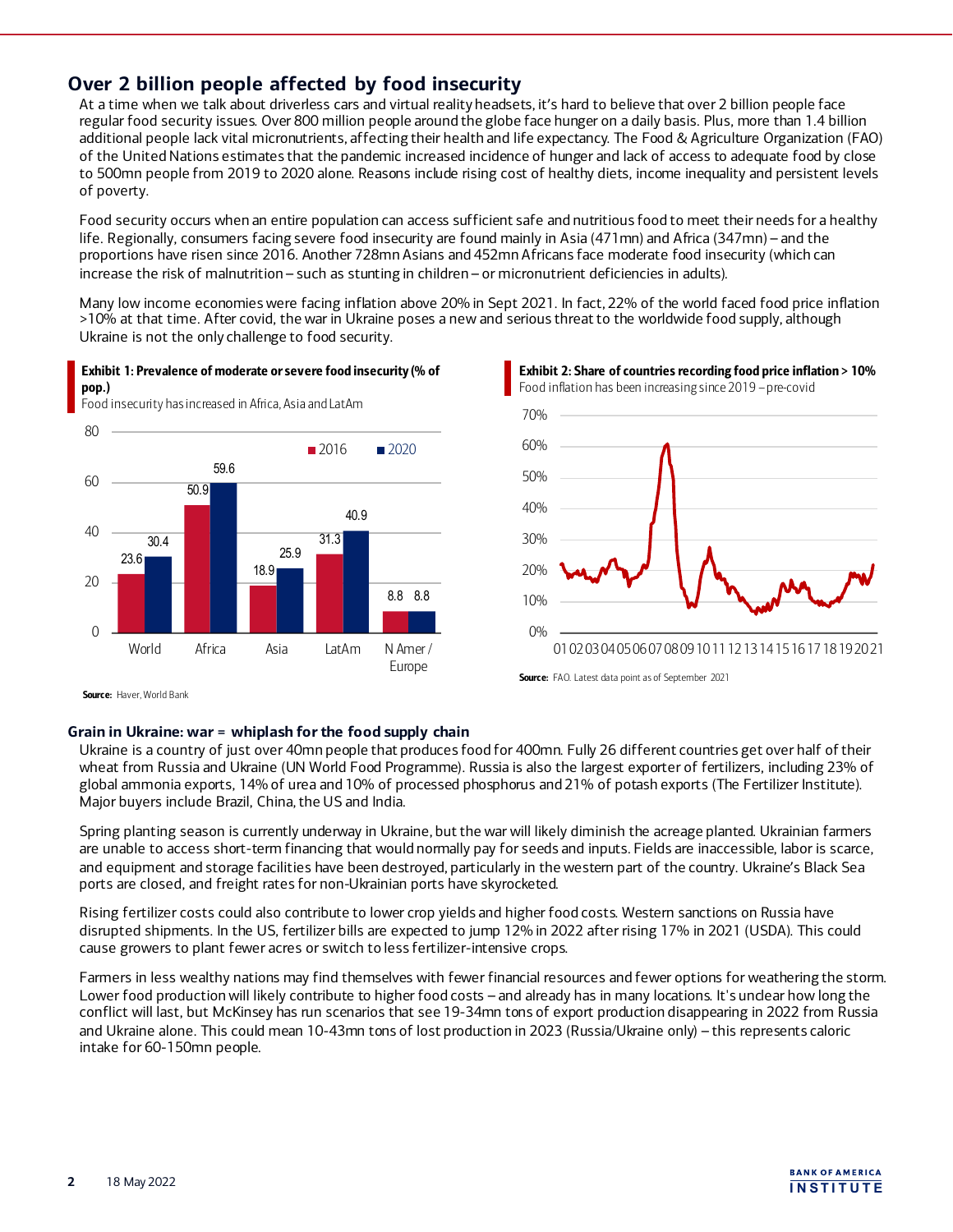

#### Exhibit 4: Who depends on Russia/Ukraine for wheat imports? MENA, Africa and Asia are heavily dependent on Russia/Ukraine for wheat



Source: FAO. Data as of 2020. Share of Russia & Ukraine in total imports (volumes) of wheat by region. MENA: Middle-East & North Africa.

## **Climate change is increasing temperatures unevenly around the globe**

Higher temperatures and changed or unpredictable rainfall patterns make farming more difficult. This is particularly true in more marginal growing areas and/or for farmers who are already struggling to survive.

The concentration of crop production into regional and local breadbaskets makes food production more vulnerable to extreme weather events. For 8 of the first 15 years this century, global grain consumption outpaced grain production due to droughts in key breadbasket regions worldwide (source: NOAA's Center for Satellite Applications and Research).

## Exhibit 5: Impact on crop yields of a 3°C rise in temperatures

A 3 degree temperature increase has a huge impact on where crops can be grown in the future



Source: WRI report, *Creating a Sustainable Food Future*

## **Loss of farmland due to soil degradation, erosion, development – and biofuels**

The UN reports that 120mn hectares (300mn acres) of natural habitats will be converted to farmland in developing countries by 2050. At the same time, the UN also sees a loss of 1.6-3.3mn hectares (4-8mn acres) of prime agricultural land annually in 2000- 2030 due to urbanization. Yet agricultural land in use often fails to produce to its full potential. A study by Paul West in the

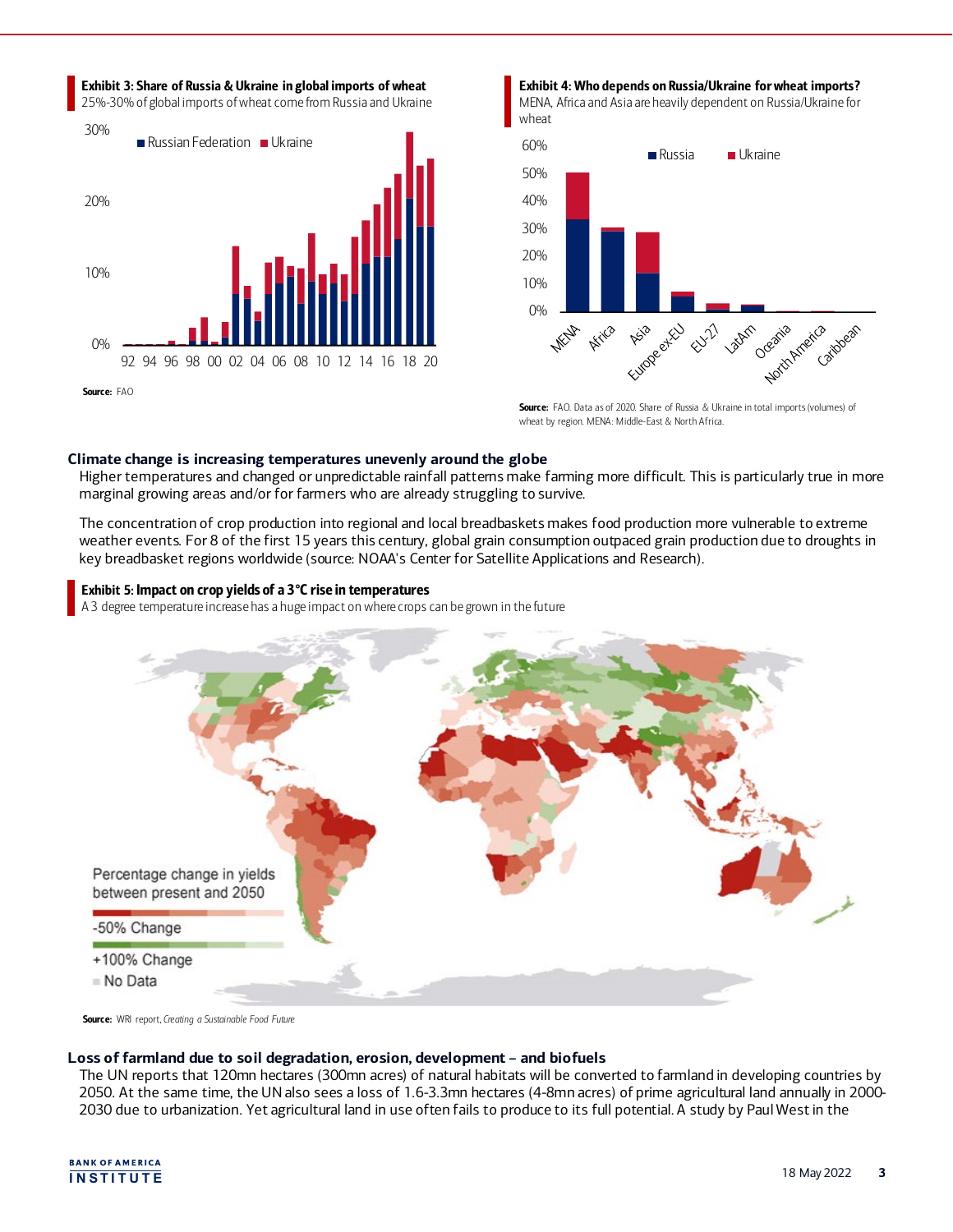magazine Science showed that yields are up to 50% lower than what is possible. Closing this gap – rather than clearing additional land – could feed up to 850mn people.

A third of the world's soil is moderately to highly degraded, which affects food supply and increases carbon emissions. This degradation is the result of factors including industrial farming, deforestation, over-grazing and global warming. Soil degradation increases the risk of flooding, as soils lacking in organic matter cannot absorb and retain water effectively.

Urban development of fertile agricultural land results in a permanent loss of arable land, which has an outsized impact on subsequent crop production. This happens as urban sprawl pushes farmers to cultivate less productive land – land that is 'still available' rather than prime agricultural land.

Biofuel production competes for food production for natural and agricultural resources because its main feedstock is agricultural product. Increasing biofuel production will therefore impact world agricultural commodity prices. The pandemic obscured the impact of rising global biofuel mandates on food and energy due to collapsing transportation fuel demand and prices. More recently, global mobility has been normalizing, and the pressure from biofuel demand on the agriculture market has become clearer and is contributing to the rise in grain, oilseed, and food prices. Biofuel demand is expected to hit a new record this year, unless more countries start to dial back blending mandates. The US, which consumes more than 1mn b/d of biofuels, should use around 140mn mt of corn this year for its ethanol production, or about 5x the size of Ukraine's corn exports (S&P Global Platts).

## **Water stress – competition for water is increasing with population growth, urbanization and climate change**

Irrigation accounts for about 70% of global water withdrawals and up to 90% of water consumption (P West). Only about 20% of cultivated land is irrigated, although this land contributes about 40% of the total food produced globally. Competition for water resources is increasing with population growth, urbanization, and climate change. The World Bank estimates that agricultural production will have to expand by about 70% by 2050. Future demand for water (from all sectors) will require 25-40% of water to be re-allocated from lower to higher productivity area. Much of this re-allocation will have to come from agriculture given its high proportion of water use.

## **First step for food security: cut food waste**

There is enough food produced globally to feed everyone. If just 25% of the food currently lost or wasted globally was used, it could feed almost 900mn hungry people. Wasted or lost food costs the global economy over \$1 trillion annually. (FAO)

Growing food that is ultimately not consumed uses a land mass larger than China – annually. This land also accounts for 25% of all fresh water consumption globally (Olio). Food waste occurs at all steps in the value chain, but there are telling regional differences. In more developed countries, the lower relative cost of food increases the incentive to waste. Food is abandoned for cosmetic reasons, such as odd shapes or sizes that don't meet regulatory requirements. Up to 40% of fruit and vegetable crops are discarded for being 'ugly' or misshapen (Too Good to Go). Large portion sizes contribute to food loss in the hospitality sector. In less developed parts of the world, more food is lost in the production phase, or due to lack of infrastructure to move it to market effectively or to keep food fresh.



## Exhibit 6: Where in the value chain food loss occurs varies by region

Shown in % of calories lost or wasted – developed countries see more waste at the consumption stage

\*Includes Oceania. Source: WRI report, *Creating a Sustainable Food Future*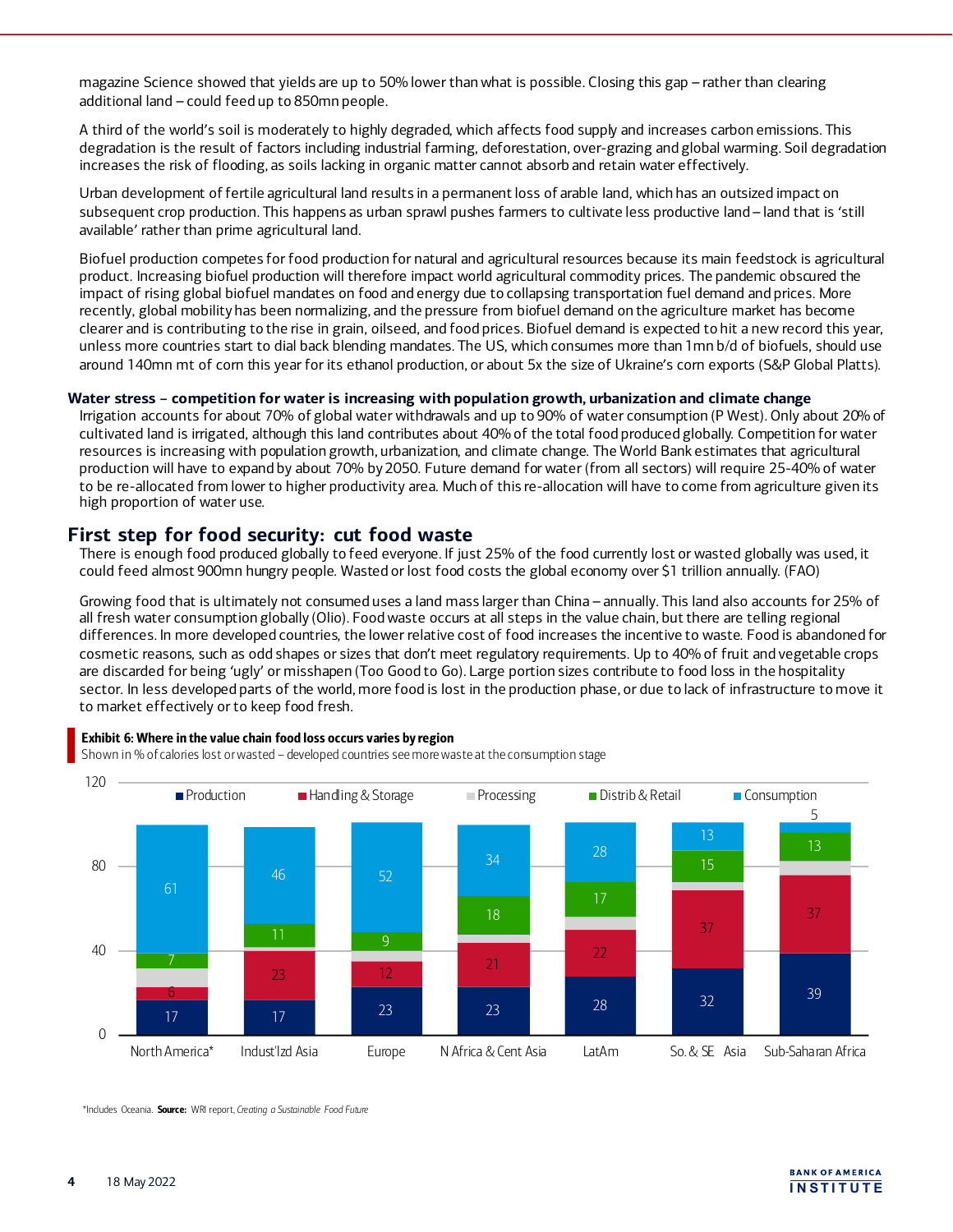It should be possible to reduce food waste by bringing improved production and storage techniques to developing countries and launching initiatives to reduce waste at the consumption level in developed countries. Growing more food on an existing land base limits pressure on natural ecosystems; reducing food waste would save on water usage, labor and greenhouse gas emissions. Scientists are exploring ways to increase land productivity, including 1) more efficient use of fertilizers and pesticides, 2) improved irrigation and encouraging crops that use less water, 3) targeting food for direct consumption (rather than animal feed, for instance), 4) reducing food waste. Here are just a few examples of improvements:

- The UK launched a successful campaign to reduce food waste in 2007: by 2012, household food waste was down 21%, for a national reduction in total food waste of 14%. The UK has since become the first country to get halfway to its 2030 target of a 50% reduction in food waste.
- In Senegal, moving from hand threshing of rice to a mechanized threshing tool in the late 1990s reduced losses from 35% at harvest to just 1%.
- In developing countries, limited refrigeration and food processing lead to large storage losses, yet innovative, cheap alternative storage systems provide powerful technical options to reduce handling and storage losses.

Food waste is closely linked to UN Sustainable Development Goal (SDG) 12 – Responsible Consumption and Production. The World Resources Institute has identified various approaches that show the most promise for near-term gains across the food system value chain.

## Exhibit 7: A wide range of approaches could reduce food loss and waste (not exhaustive)

Improvements at any stage of the value chain could reduce food waste, saving food, but also energy, water, labor, and emissions

| <b>Production</b>                                                                                                                      |                                                                                                                                                                 | <b>Processing &amp; Packaging</b>                                                                                                                                   | <b>Distribution &amp; Retail</b>                                                                                                                                                                                  | <b>Consumption</b>                                                                                                                                                 |
|----------------------------------------------------------------------------------------------------------------------------------------|-----------------------------------------------------------------------------------------------------------------------------------------------------------------|---------------------------------------------------------------------------------------------------------------------------------------------------------------------|-------------------------------------------------------------------------------------------------------------------------------------------------------------------------------------------------------------------|--------------------------------------------------------------------------------------------------------------------------------------------------------------------|
| During or immediately after<br>harvest                                                                                                 | <b>Handling &amp; Storage</b><br>After leaving the farm for<br>handling, storage & transport                                                                    | During industrial or domestic<br>processing / packaging                                                                                                             | During distribution to wholesale /<br>retail markets                                                                                                                                                              | In the home or business,<br>incl restaurants / caterers                                                                                                            |
| Improve harvesting<br>techniques<br>Improve access to<br>$\bullet$<br>infrastructure<br>& markets<br>Convert unmarketable<br>$\bullet$ | Improve storage<br>$\bullet$<br>technologies<br>Introduce energy-efficient,<br>$\bullet$<br>low-carbon cold chains<br>Improve handling to reduce .<br>$\bullet$ | Improve supply chain<br>management<br>Improve packaging to keep<br>$\bullet$<br>food fresher for longer, o<br>ptimize portion size<br>Re-process or re-package food | Change food date labelling<br>٠<br>practices<br>Amend cosmetic standards •<br>$\bullet$<br>to facilitate selling imperfect<br>foods (due to shapes or<br>blemishes, etc)<br>Provide guidance on food<br>$\bullet$ | Reduce portion sizes<br>$\bullet$<br>Conduct consumer<br>education campaigns<br>(general public, schools,<br>hospitality)<br>Improve consumer cooking<br>$\bullet$ |
| crops<br>into value added products                                                                                                     | damage                                                                                                                                                          | not meeting specifications                                                                                                                                          | storage and preparation                                                                                                                                                                                           | skills                                                                                                                                                             |
| Improve agriculture<br>$\bullet$<br>extension services                                                                                 | Improve infrastructure<br>(roads, electricity access,<br>etc)                                                                                                   | Re-engineer manufacturing<br>processes                                                                                                                              | Review promotions policies •                                                                                                                                                                                      | Consumer imperfect<br>produce                                                                                                                                      |
|                                                                                                                                        |                                                                                                                                                                 | Improve forecasting and ordering                                                                                                                                    |                                                                                                                                                                                                                   |                                                                                                                                                                    |
| Facilitate increased donation of unsold food                                                                                           |                                                                                                                                                                 |                                                                                                                                                                     |                                                                                                                                                                                                                   |                                                                                                                                                                    |
| Increase financing for innovation and scaling of promising technologies                                                                |                                                                                                                                                                 |                                                                                                                                                                     |                                                                                                                                                                                                                   |                                                                                                                                                                    |
| Create partnerships to manage seasonal variability (bumper crops, etc)                                                                 |                                                                                                                                                                 |                                                                                                                                                                     |                                                                                                                                                                                                                   |                                                                                                                                                                    |
| Increase capacity building to accelerate transfer of best practices                                                                    |                                                                                                                                                                 |                                                                                                                                                                     |                                                                                                                                                                                                                   |                                                                                                                                                                    |

Source: WRI report, *Creating a Sustainable Food Future,* Hanson & Mitchell (2017)

## **Longer term responses to food insecurity**

No single action will solve the food waste challenge, and some improvements require longer term, large-scale infrastructure development. Changes in technology, policy, and consumer behavior are all needed. In addition, governments need to address food security in the longer term with advance planning, budget measures and policies for SDGs #1 (Zero Poverty) and #2 (Zero Hunger). The 2021 edition of the UN report, *The State of Food Security and Nutrition in the World*, contains six recommendations for increasing food security including lowering the cost of a healthy diet, scaling up climate resilience in food systems, tacking poverty and structural inequalities, and changing consumer behaviour.

## **Development & peace-building efforts in conflict areas**

The majority of the chronically food insecure and malnourished live in countries impacted by insecurity and conflict. The UN highlights the need for policies address reductions in immediate food insecurity as well as conflict mitigation. Conflict disrupts food systems, as we've discussed in the context of the invasion of Ukraine, and may also disrupt clean water, quality health services and sanitation.

Development efforts in conflict-ridden areas need to emphasize sustained positive change, or moving populations away from a future need for humanitarian intervention. This may happen in tandem with emergency food assistance programs, but it should also address development of sustainable livelihoods, consistent access to food systems and improved nutrition. The agriculture sector can serve as a driver.

**BANK OF AMERICA** 18 May 2022 **<sup>5</sup> <sup>I</sup> NSTI TUTE**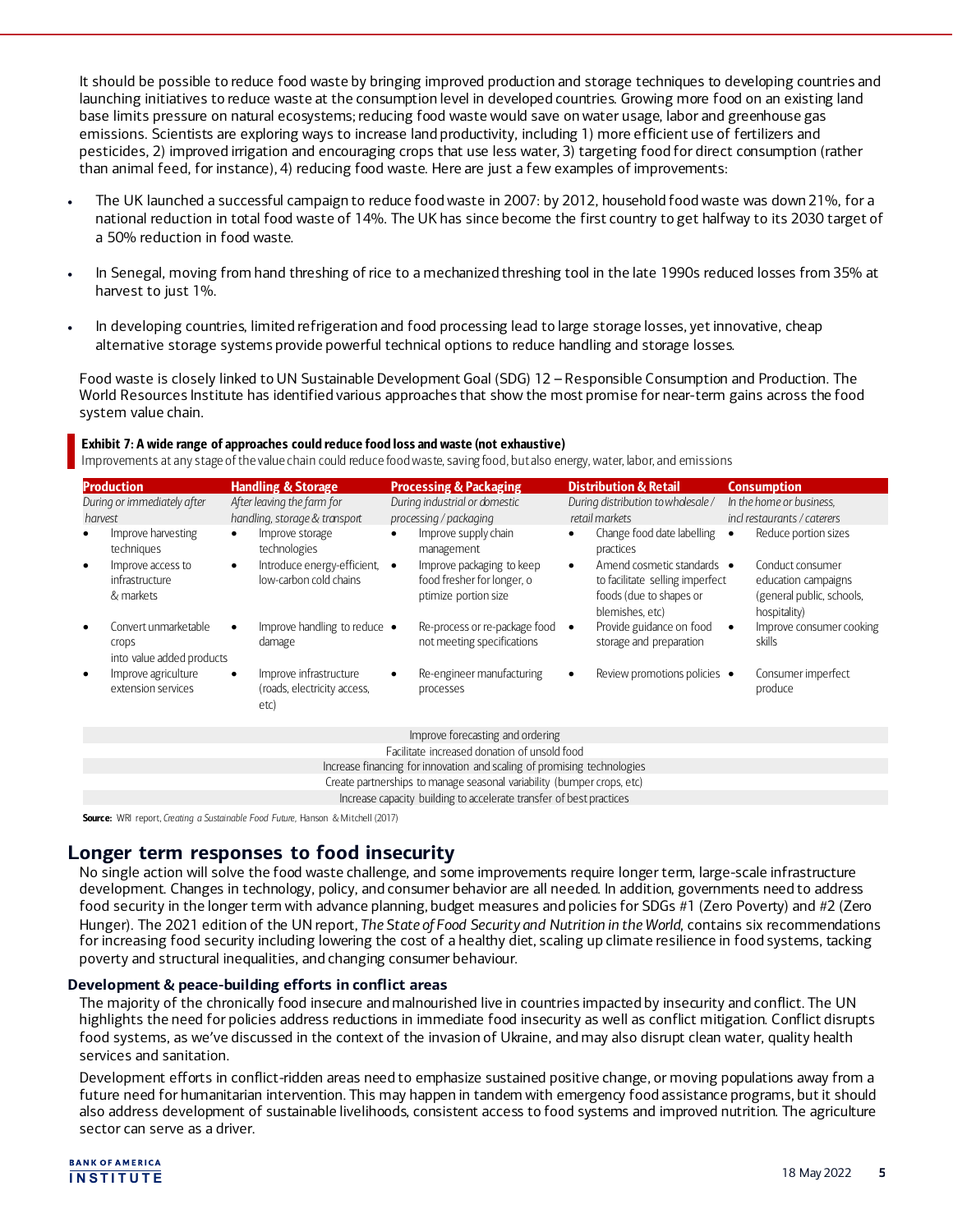Exhibit 8: Key policy areas and goals for integrating humanitarian, development and peace-building efforts in conflict-affected areas (not exhaustive)

Policies need to target sustained positive changes that reduce the need for future intervention

| Goals  |                                                                                                                                                                     |
|--------|---------------------------------------------------------------------------------------------------------------------------------------------------------------------|
| ⋗      | Ensure that conflict-sensitive policies and actions at a minimum do no harm.                                                                                        |
| ⋗      | Reduce/avoid conflict over access to and use of natural resources, while maintaining productive capacity.                                                           |
| ⋗<br>⋗ | Prevent destructive coping mechanisms (sale of assets).<br>Meet immediate food security and nutrition needs.                                                        |
| ⋗      | Livelihood support and social protection measures to ensure food security and nutrition and a robust recovery.                                                      |
|        | Re-engage smallholders, both during and in the aftermath of conflicts, to ensure a rapid stabilization of food supply<br>for own consumption and commercialization. |
| ⋗      | Foster trust and social cohesion for reduced uncertainties, reinforced positive aspirations and improved well-being.                                                |
|        |                                                                                                                                                                     |

Source: FAO, *State of Food Security and Nutrition in the World 2021*, IFAD, UNICEF, WFP & WHO. 2017

## **Scaling up climate resilience across food systems**

Agriculture as we know it today won't be as successful in a warmer world. Adaptation of crops, including more drought-resistant strains of seeds, for example, will be just one change demanded. In some regions, crops grown will have to change altogether in response to warmer and/or drier climates. Where seawater inundation raises the salinity in water sources, rice production may shift toward aquaculture.

Climate change will also bring new technologies and methods to agriculture. For example, in India, low-cost plastic greenhouses protect produce from more severe storms. These 'polyhouses' also enable cultivation of a wider range of vegetables and facilitate more efficient water usage.

Governments will need to plan for climate change and integrate adaptation research into policies, budgets and funding plans. This will mean encouraging changes in types of crops to pursue (or reduce), what production systems may need relocating (and where), and creating incentives to facilitate investments.

## Exhibit 9: Key policy areas and goals for scaling up climate resilience across food systems

Governments and policymakers need to undertake climate-adaptation planning well in advance

| <b>Policy</b> area                                                      | <b>Goals</b>                                                                                                                                                                                                                                                               |  |
|-------------------------------------------------------------------------|----------------------------------------------------------------------------------------------------------------------------------------------------------------------------------------------------------------------------------------------------------------------------|--|
| Reducing climate-related risk and adapting<br>to dimate change          | Increase resilience to climate events along the entire food supply chain to fewer disruptions in food production and<br>⊵<br>supply.<br>Protect smallholders against climate events that could affect their livelihoods, including through climate risk<br>↘<br>insurance. |  |
|                                                                         | Create an enabling environment for promoting sustainable investments in agriculture.<br>⋗                                                                                                                                                                                  |  |
| Establishing climate risk monitoring and<br>early warning systems       | Reduce impact of different hazards, including climate extremes, in both food systems and livelihoods.                                                                                                                                                                      |  |
| Improving access to, and management of,<br>natural productive resources | Sustainable increase in agricultural productivity (with positive effects on natural resources and the environment).<br>↘<br>including through climate-smart agricultural practices.                                                                                        |  |

Source: FAO, *State of Food Security and Nutrition in the World 2021*, IFAD, UNICEF, WFP & WHO. 2018.

## **Strengthening resilience of the most vulnerable**

In 2020, the covid pandemic caused global GDP to plunge. Governments globally reacted with social assistance, employment and social insurance programs and other emergency measures to support and protect populations. The UN suggests that social programs must continue to increase food security among vulnerable populations, first by supporting household incomes, but also by improving access to affordable, healthy diets.

Climate-related events (droughts, flooding, fires) can contribute to a rise in social instability and trigger conflict. Droughts are particularly threatening, displacing populations and forcing competition for scarce resources.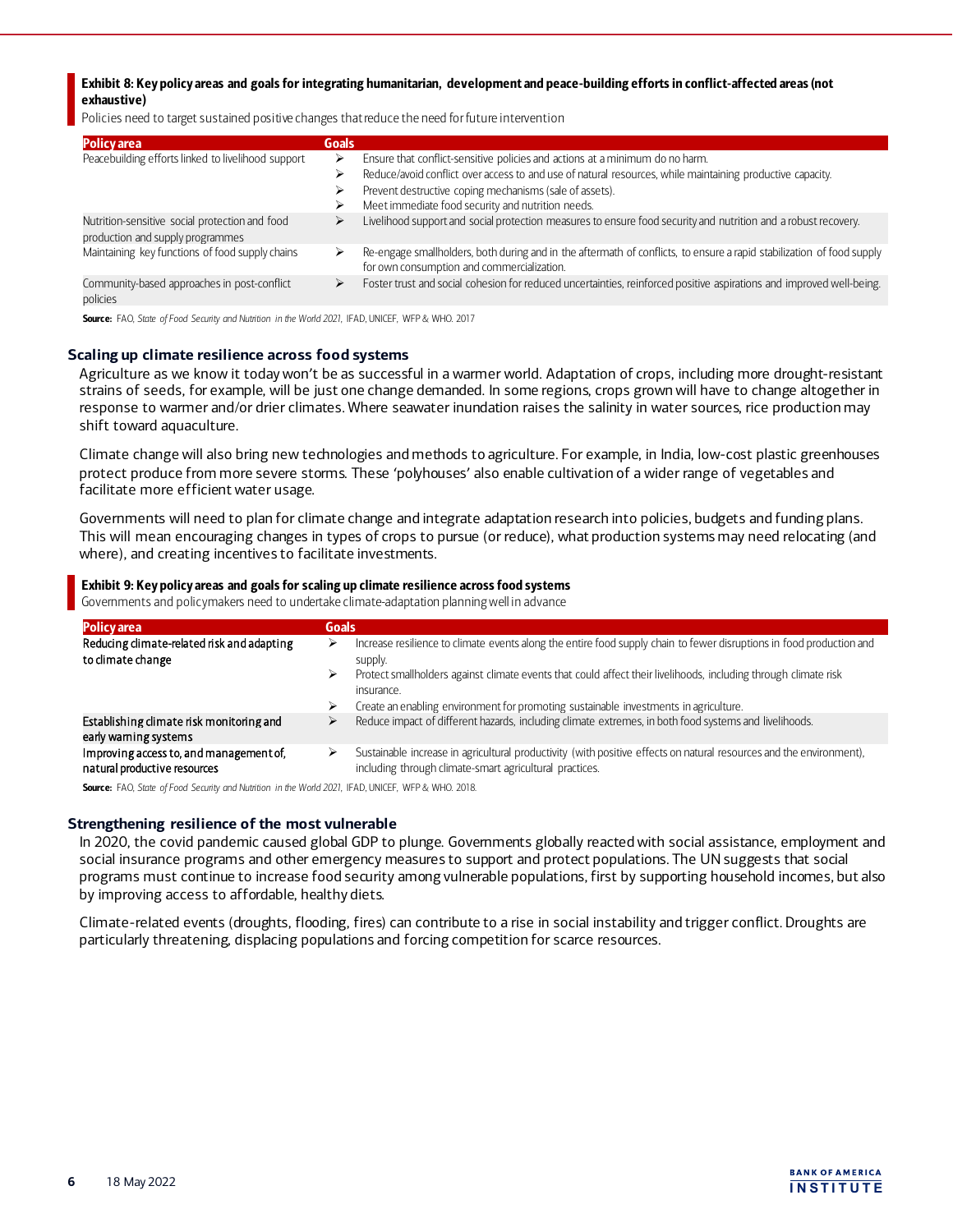Exhibit 10: Key policy areas and goals for strengthening resilience of the most vulnerable to economic adversity

As governments move past covid, it is important that public spending on health and social protections remains adequate

| <b>Policy area</b>                                                                      | Goals  |                                                                                                                                                                              |
|-----------------------------------------------------------------------------------------|--------|------------------------------------------------------------------------------------------------------------------------------------------------------------------------------|
| Strengthening agri-food productivity and<br>market linkages along the food supply chain |        | Improve income opportunities for smallholders and other actors of the food supply chain.                                                                                     |
| Curbing rises in food prices and excessive<br>price                                     | ⋗<br>⋗ | Reduce the vulnerability of poor households and net food buyers in accessing food.<br>Avoid undesirable coping strategies during periods of extreme food price fluctuations. |
| volatility and/or mitigating their effects                                              |        |                                                                                                                                                                              |
| Boosting job creation and expanding social<br>protection schemes                        | ⋗      | Minimize short-term impacts of economic shocks among vulnerable households through nutrition-sensitive<br>social protection programmes.                                      |
|                                                                                         |        | Stabilize incomes and food consumption.                                                                                                                                      |

Source: FAO, *State of Food Security and Nutrition in the World 2021*, IFAD, UNICEF, WFP & WHO. 2019.

#### **Reducing the cost of nutritious foods**

Healthy diets cost 60% more than diets that only fulfil requirements for essential nutrients. In fact, more than 57% of the populations of sub-Saharan Africa and Southern Asia cannot afford a healthy diet. The high cost of healthy diets is linked to greater food insecurity, malnutrition, child stunting and adult obesity. These conditions in turn limit an individual's future prospects and impact on communities and economies.

Policies that look across the food chain can realize efficiency gains and reduce loss and waste. Incentives should favour more nutritious foods over heavily processed food choices. Nutritional quality of foods can be enhanced with post-harvest fortification: we have near universal iodization of salt, and wheat and corn flours are often fortified with iron, folic acid or vitamins. Fortifying foods including rice, corn and wheat can help to address micronutrient deficiencies in large portions of a population. Policies can also encourage food manufacturers to re-formulate products to reduce or remove elements like added salt or sugar or trans-fatty acids.

## Exhibit 11: Key policy areas and goals for intervening along food supply chains to lower the cost of nutritious foods

Policies should focus on increasing nutritious food choices and reducing loss and waste across the food chain

| <b>Policy</b> area<br>Goals                                                                                                                                                                                                     |  |
|---------------------------------------------------------------------------------------------------------------------------------------------------------------------------------------------------------------------------------|--|
| Increasing investments for a more productive<br>Increase the supply of safe and nutritious foods, lowering their cost.<br>⋗<br>and diverse agriculture sector                                                                   |  |
| Increasing the efficiency of food value chains<br>Improve functioning of value chains to realize efficiency gains in storage, processing and marketing of food, thus<br>⋗<br>reducing the cost of nutritious foods.             |  |
| Reduce food loss and waste through a coherent set of policies and investments in food production, harvesting,<br>⋗<br>handling, packaging, storage, transportation, processing and marketing                                    |  |
| Adjust fiscal and other policies to influence relative prices of nutritious foods and of vfoods high in fats, sugars<br>Creating an environment that promotes<br>⋗<br>nutritious foods along the supply chain<br>and / or salt. |  |
| Enacting mandatory food fortification in line<br>Increase supply of fortified foods as part of a programme to address micronutrient deficiencies.<br>⋗<br>with international guidelines                                         |  |
| Promoting biofortification in line with<br>Increase production of foods with higher micronutrient content to address micronutrient deficiencies.<br>⋗<br>international guidelines and regulations                               |  |

Source: FAO, *State of Food Security and Nutrition in the World 2021*, IFAD, UNICEF, WFP & WHO. 2020.

## **Tackling poverty and structural inequality**

Poverty rates are three times higher in rural areas than urban areas; in fact, 80% of the extreme poor are rural. The UN advocates reducing extreme poverty in part through accelerated food systems transformation, something well-suited to the more rural setting for many poverty-stricken populations. This might include improving access to finance and productivityenhancing technologies, increasing market integration for small farmers, and introduction of public-private-producer partnerships.

Food insecurity is 10% higher for women than for men (2020). Greater opportunities for women often improve outcomes for diet quality and family health. Policies that support women in the economy should also aim for better income and resource distribution.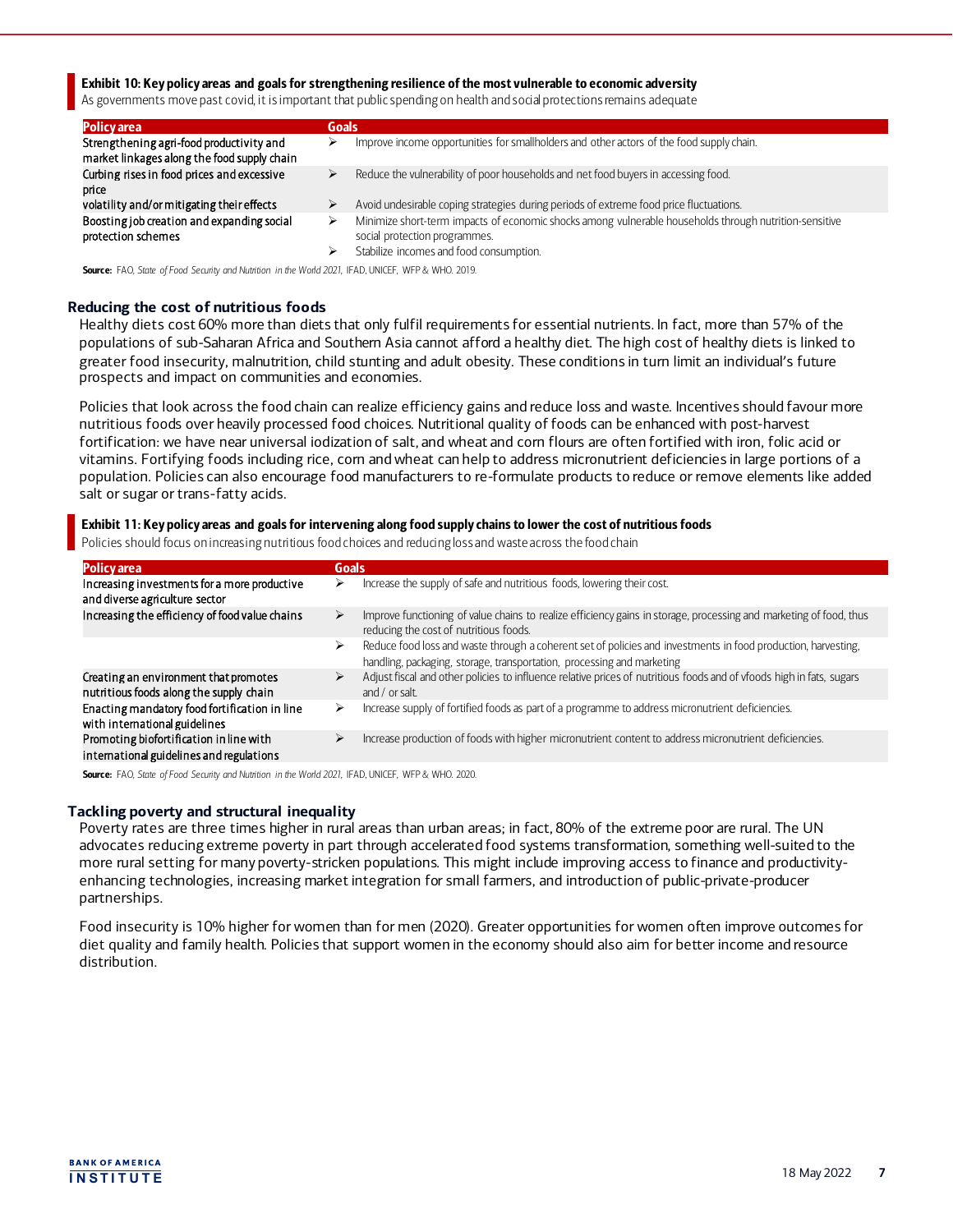## Exhibit 12: Key policy areas and goals for tackling structural inequalities, ensuring interventions are pro-poor and inclusive

Tackling structuring inequalities includes reducing inequalities within households – including opportunities for women

| <b>Policy</b> area                                                                                                         | <b>Goals</b> |                                                                                                                                                                                                                                                      |
|----------------------------------------------------------------------------------------------------------------------------|--------------|------------------------------------------------------------------------------------------------------------------------------------------------------------------------------------------------------------------------------------------------------|
| Empowering vulnerable and historically<br>marginalized populations                                                         | ⋗            | Reduce inequality within households, with positive effects on food security and nutrition outcomes of women,<br>children and youth.                                                                                                                  |
| Reducing gender inequality in food security &<br>nutrition, supporting women's economic<br>activities in food value chains | ⋗            | Increase productive capacity of men and women by ensuring equitable access to productive resources.<br>Implement financial services support mechanisms targeting women's economic activities as producers, processors,<br>traders and entrepreneurs. |
| Enacting reforms with a gender lens to<br>enable more equal distribution of resources<br>and access to social services     | ⋗<br>⋗       | Improve access to key agricultural productive assets.<br>Increase access of vulnerable populations to essential services, primary healthcare and expanded social protection<br>mechanisms.<br>Improve income distribution within countries.          |

Source: FAO, *State of Food Security and Nutrition in the World 2021*, IFAD, UNICEF, WFP & WHO. 2019.

## **Food environments and changing consumer behavior**

Obese people now outnumber the underweight – that's food security, right? Not quite – a quarter of obese people are also malnourished. Changes in food systems in recent decades have increased availability of ultra-processed foods linked to weight gain, but lacking in necessary micronutrients.

The policies recommended for changing consumer behaviour rely on a combination of taxes and policies to curb consumption of less nutritious foods together with policies to support more healthy choices. Healthy choices would be supported through more nutritious school/hospital meal programs and better product labelling, while taxes on less nutrient-rich foods could encourage product reformulations and make nutritious foods more affordable.

## Exhibit 13: Key policy areas and goals for strengthening food environments and changing consumer behavior to promote health and the environment

Policy recommendations include taxation of foods high in fats, sugars and/or salt

| <b>Policy area</b>                                                                                  | <b>Goals</b> |                                                                                                                                                                                                   |
|-----------------------------------------------------------------------------------------------------|--------------|---------------------------------------------------------------------------------------------------------------------------------------------------------------------------------------------------|
| Implementing healthy public food<br>procurement and service policies                                | ⋗            | Ensure that food sold or served in schools, hospitals and other public institutions contributes to healthy diets.                                                                                 |
| Improving trade standards with a nutrition-<br>oriented focus                                       | ⋗            | Enhance the role of trade for increasing the availability and affordability of healthy diets.                                                                                                     |
| Taxation of energy-dense foods high in fats,<br>sugars and/or salt and subsidizing healthy<br>foods | ⋗            | Lower consumption of food with negative impact on human health. Ensure nutritious foods are more affordable<br>than energy-dense foods.                                                           |
| Enacting legislation on food marketing                                                              | ⋗            | Protect all people, and in particular children from birth to 18 years, from harmful impacts of food marketing.                                                                                    |
| Enacting labelling rules, including interpretive<br>front-of-pack nutrition labelling               | ⋗            | Help consumers to shift their preference towards nutritious foods, in using interpretive nutrition labels on the<br>front, as well as nutrition information panels on the back of food packaging. |
| Regulating industrially produced trans fats                                                         | ➤            | Eliminate industrially produced trans fats from the food supply chain.                                                                                                                            |
| Reformulating food products and beverages                                                           | ⋗            | Reduce levels of salt/sodium, sugars, calories and/or saturated fat in highly processed food.                                                                                                     |

Source: FAO, *State of Food Security and Nutrition in the World 2021*, IFAD, UNICEF, WFP & WHO. 2020.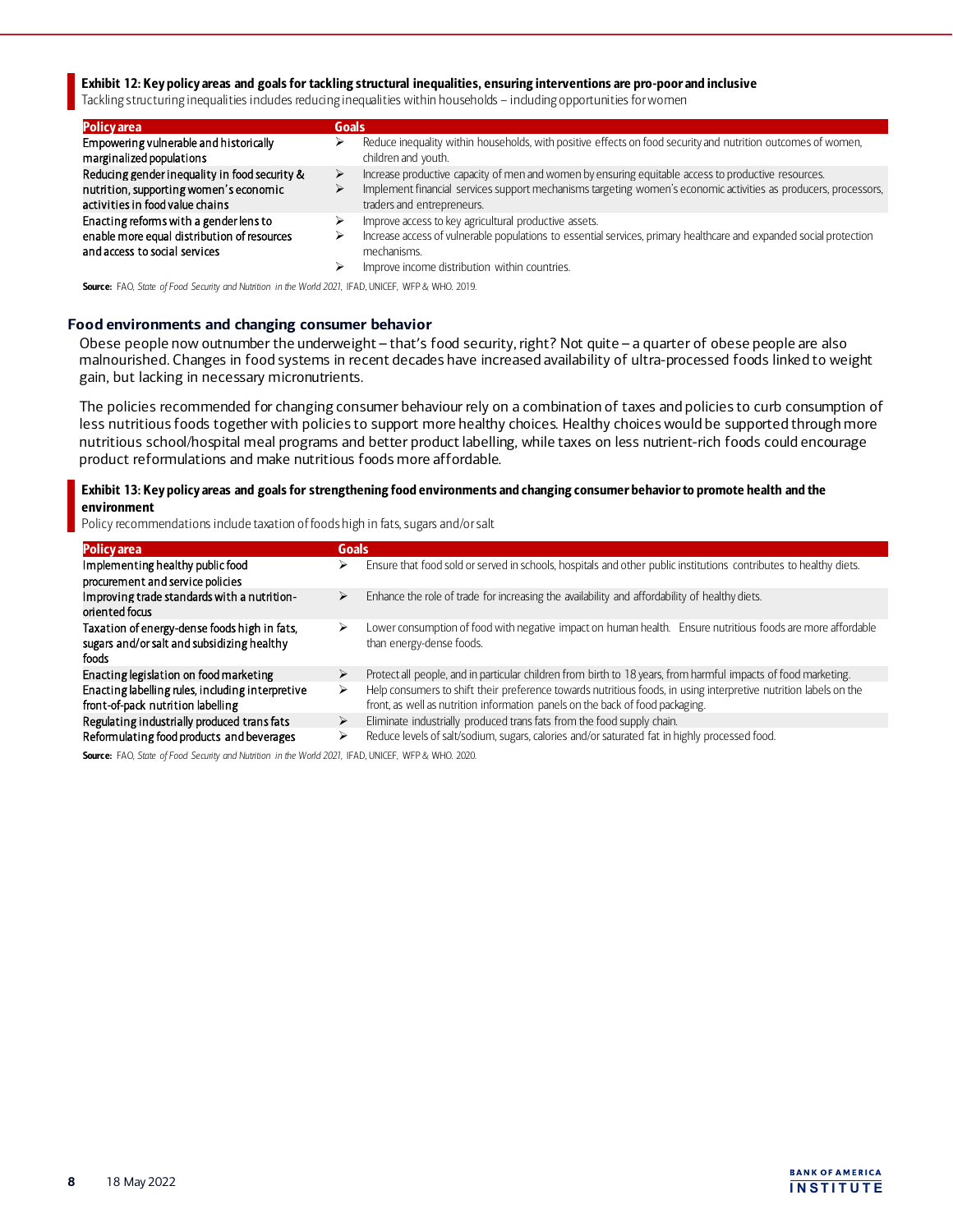# **Contributors**

**Liz Everett Krisberg** Head of the Bank of America Institute

**Tushar Ghosh**

Strategist, BofA Global Research Marketing

# **Sources**

**Kay Hope** Head of ESG for Global Fixed Income, BofA Global Research

**Savita Subramanian** Head of ESG Research, BofA Global Research